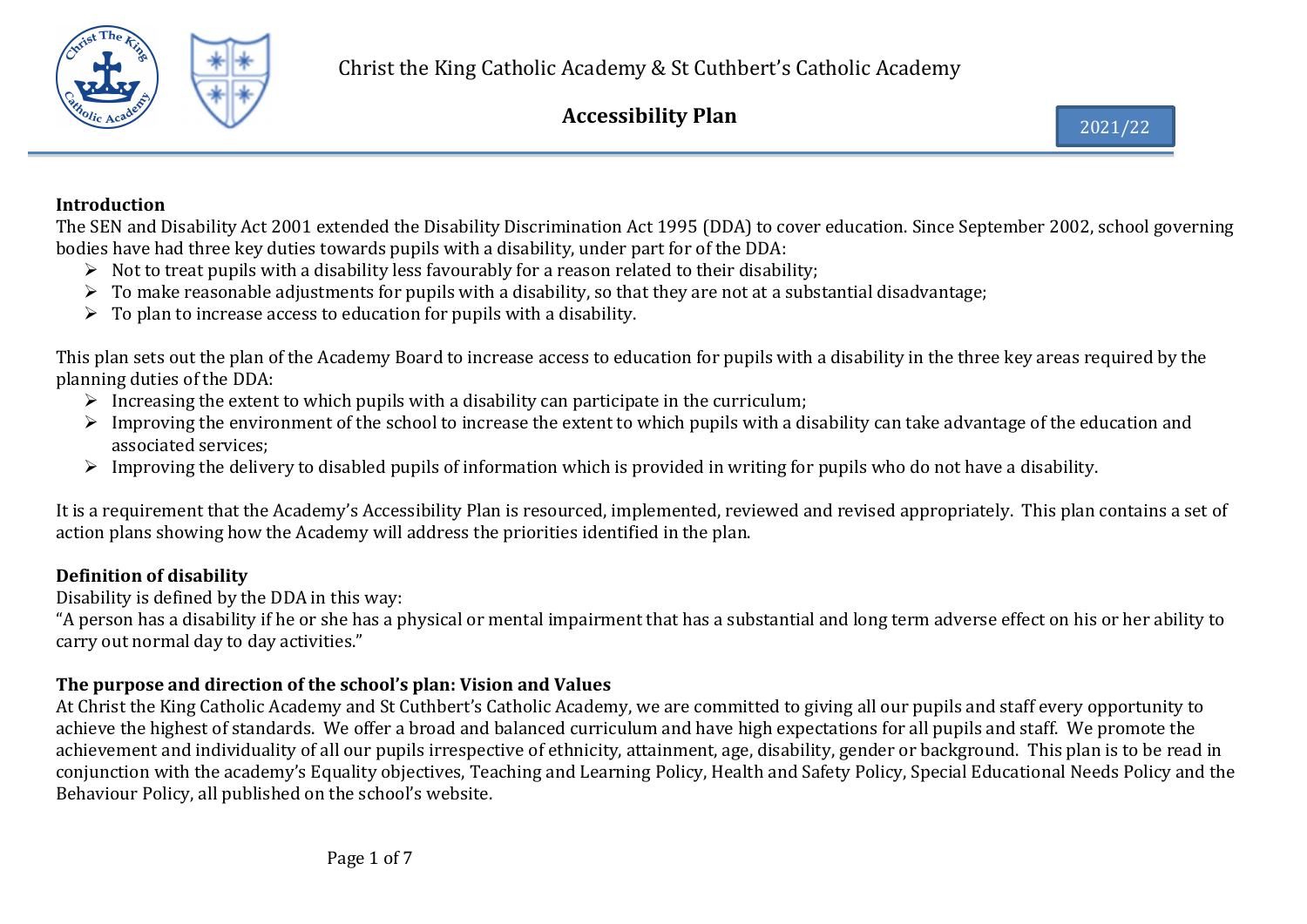

We are also committed to offering an increase in access to the **curriculum** for pupils with a disability, ensuring that those with a disability are as, equally, prepared for life as are those pupils who do not have a disability; (If a school fails to do this they are in breach of duties under the Equalities Act 2010); this covers teaching and learning and the wider curriculum of the academy such as participation in after-school clubs, leisure and cultural activities or school visits - it also covers the provision of specialist or **auxiliary aids and equipment**, which may assist these pupils in accessing the curriculum.

We aim to be an inclusive school and actively seek to remove any barriers to learning that can hinder or exclude pupils. This means that equality of opportunity must be a reality for all our children:

- o Girls and boys
- o Minority ethnic and faith groups
- o Children needing support to learn English as an additional language
- o Children with special educational needs
- o Children who are vulnerable.

We acknowledge that there may be times when this is impossible or inappropriate, despite our wishes or best efforts.

# Information from pupil and staff data

We currently have children and staff from a range of backgrounds with a variety of needs such as Asthma, diabetes, eczema, hearing impairment, visual impairment, and epilepsy.

We liaise closely with parents and professionals to ensure we provide the right care for their needs. We also collect information from Early Years and other educational settings prior to pupils starting in Reception (or at other times in the year) so that we are prepared for their needs when they begin school. We offer regular access to Occupational Health for our school staff.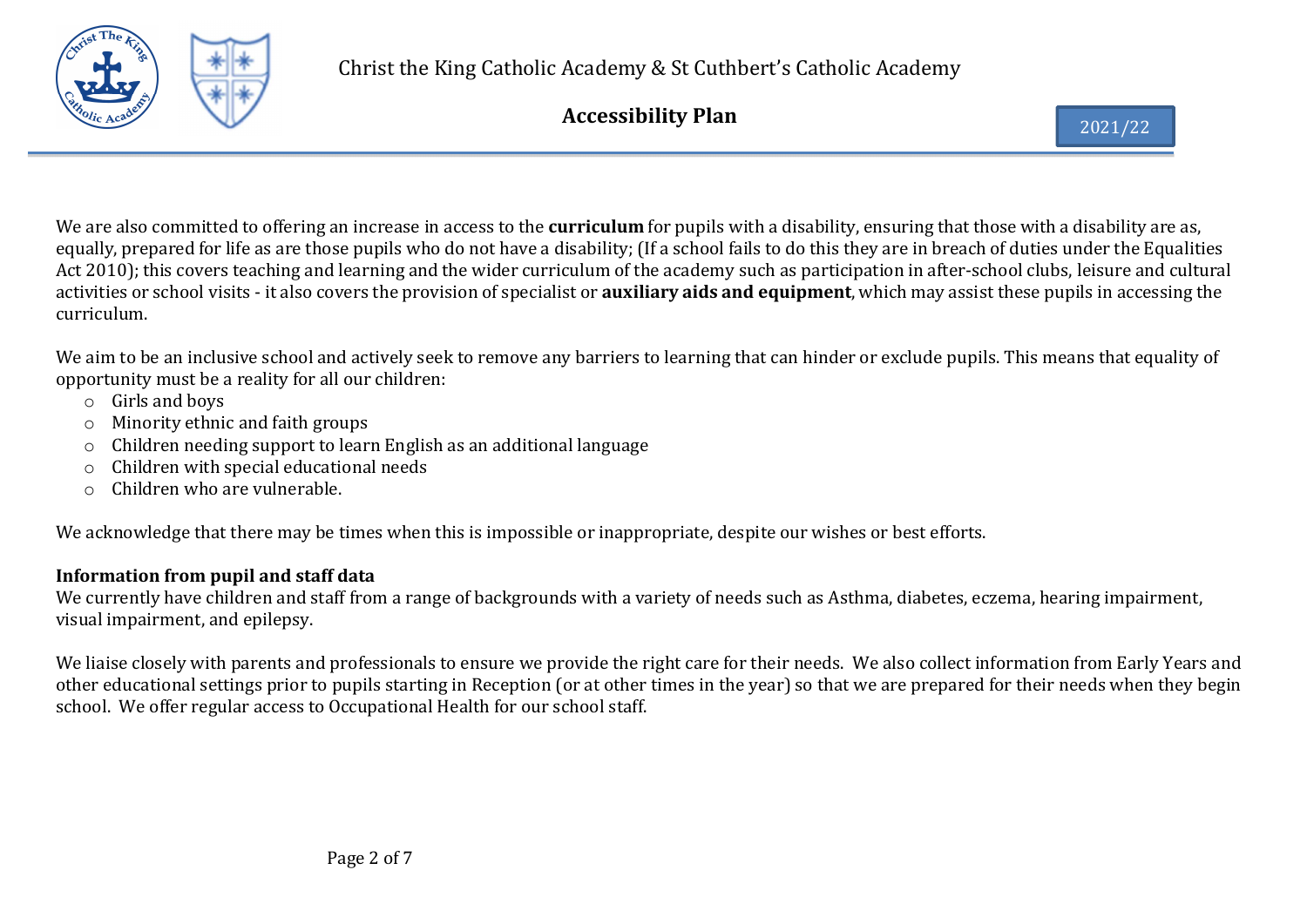

# MAIN PRIORITIES OF THE PLAN

We take advice on support for pupils with disabilities and work with experts to ensure children have the necessary support to include them fully in the life of the Academy.

The Action Plan ensures that:

- The Academy draws on the expertise of external agencies to provide specialist advice and support
- The SENDCo has an overview of the needs of pupils with a disability
- There are high expectations of pupils with a disability
- There is appropriate deployment and training of learning support staff
- Successful practice is shared within the Academy and between partner schools
- This plan is reviewed annually
- Pupils, staff, parents and directors are consulted on the outcome and progress of the accessibility plan ensuring its development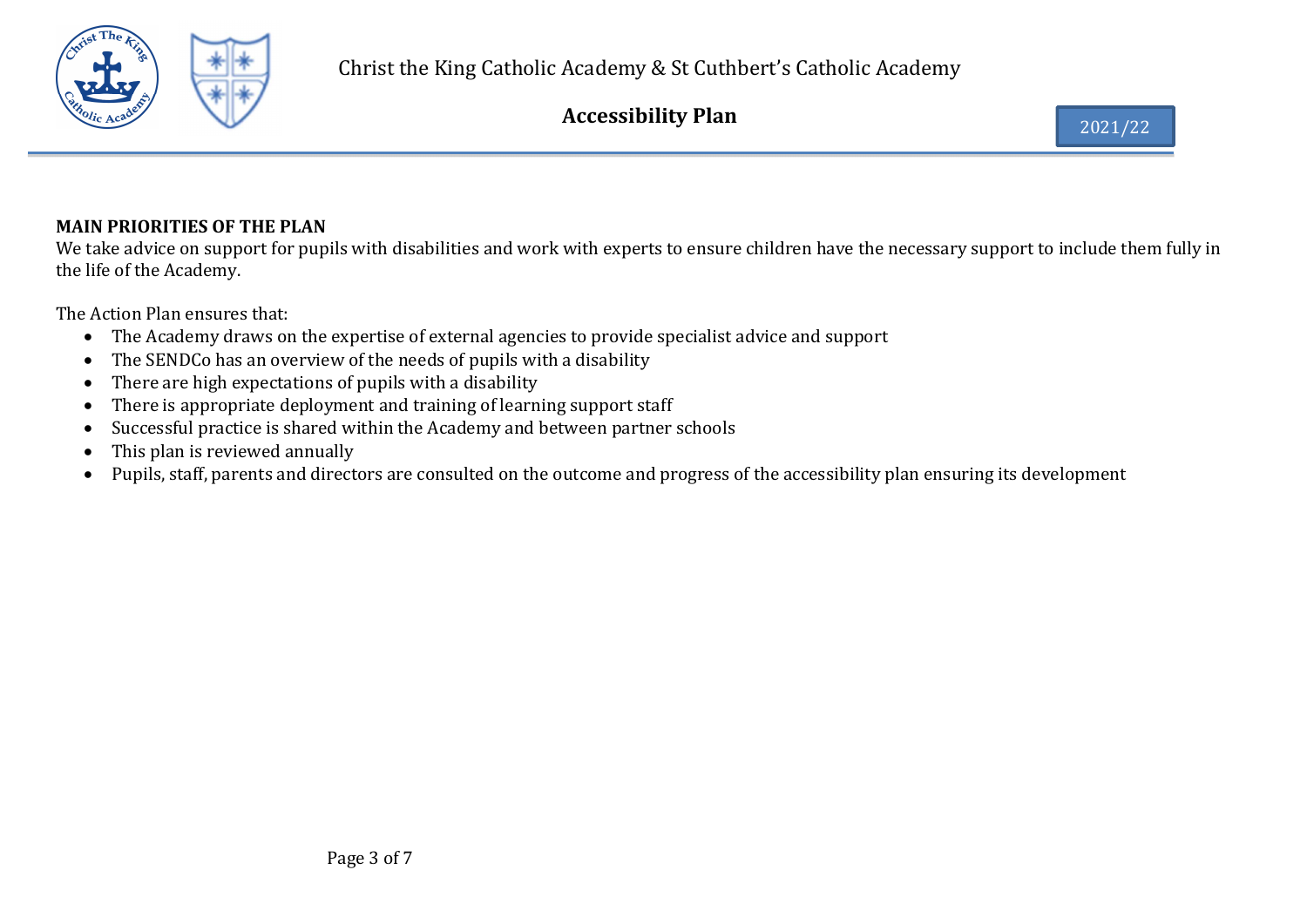

| <b>Access to the Physical Environment</b>                                                                                |                                                                                                                                                                                                                                                                                                                                                                             |                                                                                                         |                                                          |                                                                                                                                                                                                                                                                               |  |
|--------------------------------------------------------------------------------------------------------------------------|-----------------------------------------------------------------------------------------------------------------------------------------------------------------------------------------------------------------------------------------------------------------------------------------------------------------------------------------------------------------------------|---------------------------------------------------------------------------------------------------------|----------------------------------------------------------|-------------------------------------------------------------------------------------------------------------------------------------------------------------------------------------------------------------------------------------------------------------------------------|--|
| Targets                                                                                                                  | Strategies                                                                                                                                                                                                                                                                                                                                                                  | Timescale                                                                                               | Responsibility                                           | Success criteria                                                                                                                                                                                                                                                              |  |
| Academy aware and acts<br>upon the access needs of<br>all children, staff, parents<br>and directors with a<br>disability | • Create access plans for<br>children, staff, parents and<br>directors when required<br>· Parents' questionnaire<br>to establish access needs<br>of parents/carers<br>• Dissemination of<br>relevant information to<br>all staff, parents and<br>pupils                                                                                                                     | Annually and as necessary<br>Induction of new<br>staff/directors<br>Annually + on admittance<br>of NRAs | DSA and SS<br>Senior Leader and SS<br>Senior Leader & SS | Healthcare plans in place<br>for pupils, risk<br>assessments in place for<br>all others<br>Staff and directors and<br>Parent/carer access needs<br>met<br>Staff awareness of access<br>issues<br>Less near misses in car<br>park entrance area<br><b>Annual Accessibility</b> |  |
| Ensure all pupils/staff and<br>visitors, with disability,<br>can be safely evacuated                                     | • Ensure Personal<br><b>Emergency Evacuation</b><br>Plan in place for pupils<br>with SEND as appropriate<br>• Annual review to ensure<br>all staff are aware of their<br>responsibilities in the case<br>of an emergency<br>evacuation<br>• Egress routes visual<br>check done daily<br><b>Evacuation support</b><br>$\bullet$<br>using EVAC chair or<br>Wheelchair [ SMCA] | Annually and as necessary<br>EVAC chair maintained<br>annually<br>Wheelchairs maintained<br>annually    | <b>DSA</b><br>Line mangers & SS                          | All pupils with disability<br>and staff working<br>alongside them are safe in<br>the event of a fire.<br>PEEP assessments<br>completed and action<br>taken for those with a<br>disability<br>Site safe for exit by pupils<br>and staff with a disability                      |  |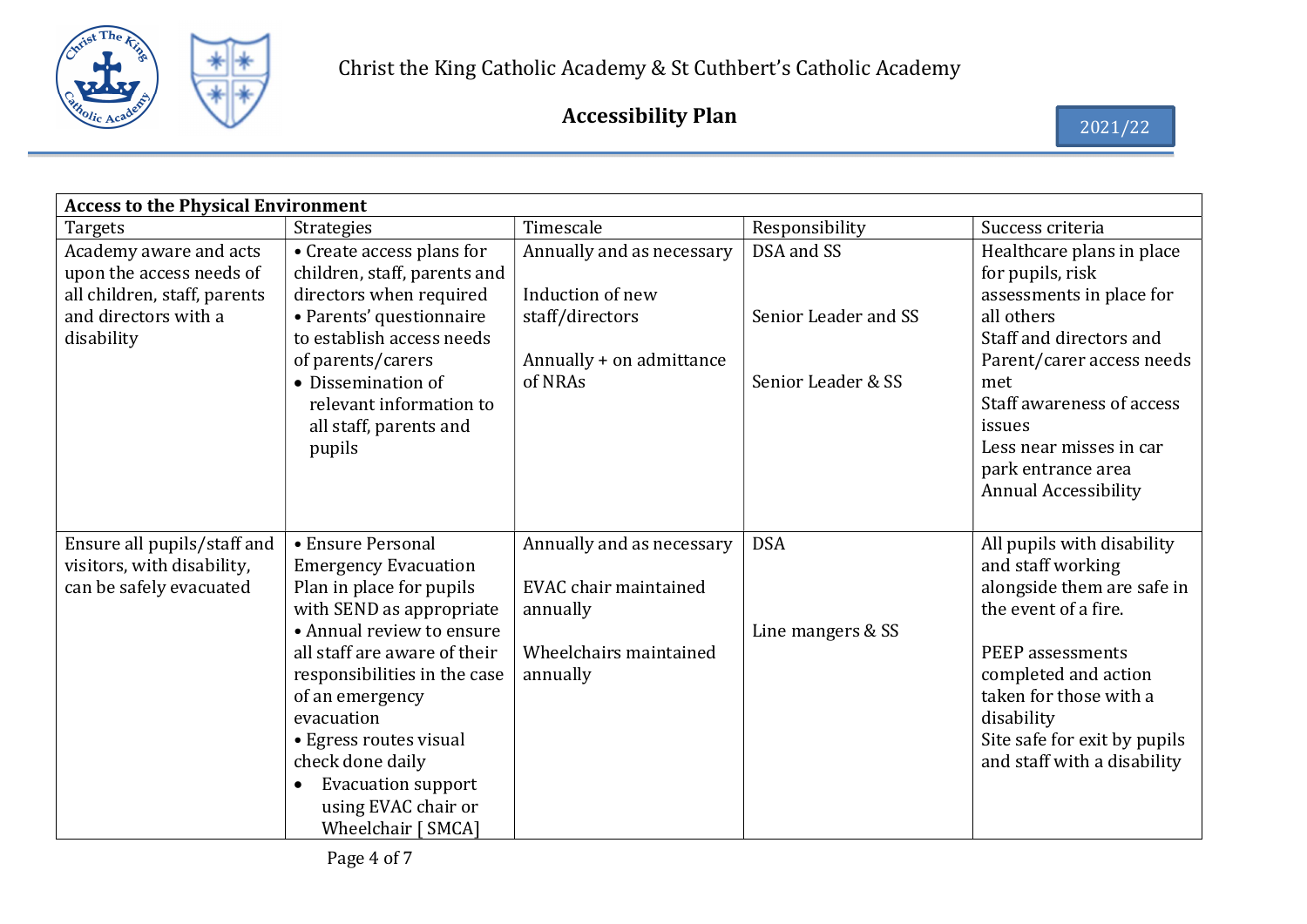

| <b>Access to the Curriculum</b> |                             |                           |                          |                             |  |
|---------------------------------|-----------------------------|---------------------------|--------------------------|-----------------------------|--|
| <b>Targets</b>                  | <b>Strategies</b>           | Timescale                 | Responsibility           | Success criteria            |  |
| Ensure accessibility of         | • Alternative               | Annually and as necessary | DSA, TM or Class Teacher | Hardware and software       |  |
| access to IT resources          | hardware/software           |                           |                          | meet needs of all pupils    |  |
|                                 | resources available to      |                           |                          |                             |  |
|                                 | ensure access to            |                           |                          |                             |  |
|                                 | curriculum                  |                           |                          |                             |  |
| Classroom teachers and          | • Audit of specific staff   | Annually and as necessary | DSA and SS               | Increased staff confidence  |  |
| support staff                   | need through appraisal      |                           |                          | and quality of their SEND   |  |
| appropriately trained in        | • CPD provision on basis    |                           |                          | support                     |  |
| supporting SEND                 | of need                     |                           |                          |                             |  |
|                                 |                             |                           |                          |                             |  |
| Ensure involvement of all       | • Ensure venues are         | Ongoing                   | Class teachers/EVC       | All children take full part |  |
| pupils in full curriculum       | assessed for suitability of |                           |                          | in whole curriculum         |  |
| including PE and                | provision                   |                           |                          |                             |  |
| educational visits              | • Information gathering     | Annually and as necessary | DSA or PE Lead           | Parents/Carers aware of     |  |
|                                 | and provision to            |                           |                          | sports provision outside    |  |
|                                 | parents/carers on           |                           |                          | of school for pupils with a |  |
|                                 | accessible extra-curricular |                           |                          | disability                  |  |
|                                 | sports provision            | Completed as part of      |                          |                             |  |
|                                 | • EHCP support for          | <b>Annual Reviews</b>     | <b>DSA</b>               | Increased participation of  |  |
|                                 | additional support for      |                           |                          | pupils with disability in   |  |
|                                 | extra-curricular clubs      |                           |                          | extra-curricular provision  |  |
| High quality T&L                | • Regular targeted          | Ongoing                   | <b>DSA</b>               | Increase in achievement     |  |
| provision for pupils with       | monitoring of               |                           |                          | of children with SEND       |  |
| <b>SEND</b>                     | achievement and T&L         |                           |                          |                             |  |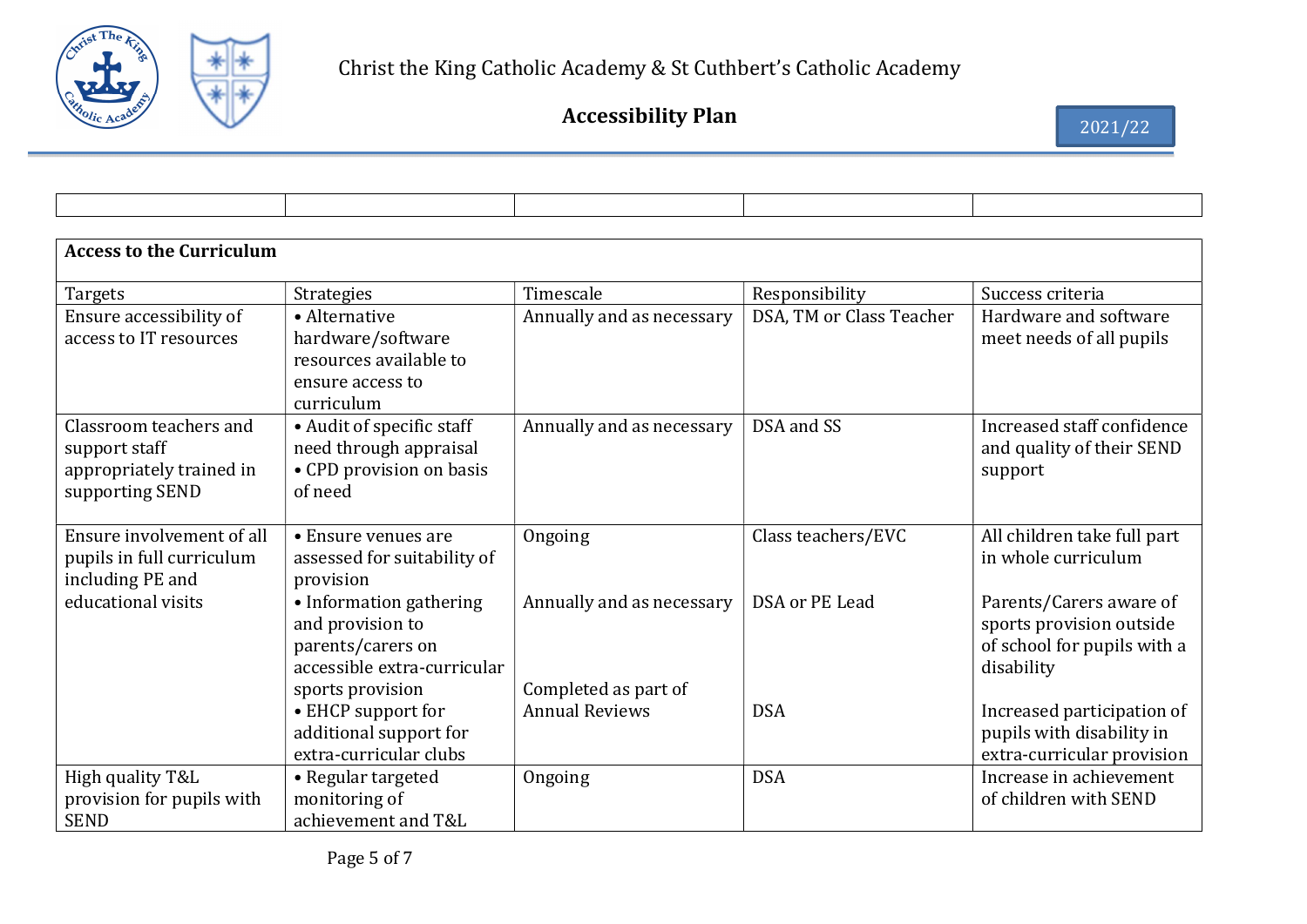

| tor pupils with l<br>provision<br><b>SEND</b> |  |  |  |
|-----------------------------------------------|--|--|--|
|-----------------------------------------------|--|--|--|

| <b>Access to Information</b> |                                 |                             |                       |                                       |  |
|------------------------------|---------------------------------|-----------------------------|-----------------------|---------------------------------------|--|
| Targets                      | Strategies                      | Timescale                   | Responsibility        | Success criteria                      |  |
| Information to parents       | • Audit access needs with       | Annually and as necessary   | <b>DSA</b>            | All parents and carers                |  |
| and carers is accessible     | Parents through                 |                             |                       | receive information in a              |  |
|                              | questionnaire                   |                             |                       | format they are able to               |  |
|                              | • Review need for               |                             | DSA/MS/AS             | understand.                           |  |
|                              | provision of letters in         |                             |                       |                                       |  |
|                              | other languages esp.            |                             |                       | Information provided by               |  |
|                              | Polish<br>•Guidance to staff on |                             | <b>DSA</b>            | staff is clear presented,             |  |
|                              | accessible information          |                             |                       | including to<br>parents/carers with a |  |
|                              |                                 |                             |                       | <b>SEND</b>                           |  |
|                              |                                 |                             |                       |                                       |  |
| Inclusive discussion of      | • Review new format for         | Annually and as necessary   | <b>DSA</b>            | Staff aware of                        |  |
| access to information in     | sharing pupil's views in        | [adapted to suit individual |                       | parental/child preferred              |  |
| all annual reviews           | pupil SEN reviews               | needs; peron centered       |                       | methods of                            |  |
|                              |                                 | approach].                  |                       | communication                         |  |
| Signage around the           | • Review with Parents           | Annually and as necessary   | SS, DSA and MS & PTFA | Increased clarity of                  |  |
| entrance area to welcome     | thought questionnaire           |                             |                       | signage for all parents               |  |
| visitors to the Academy      | • Apply for appropriate         |                             |                       |                                       |  |
| and make information         | leaflets from LA                |                             |                       |                                       |  |
| more accessible              | • Update signage in key         |                             |                       |                                       |  |
|                              | areas                           |                             |                       |                                       |  |
|                              |                                 |                             |                       |                                       |  |